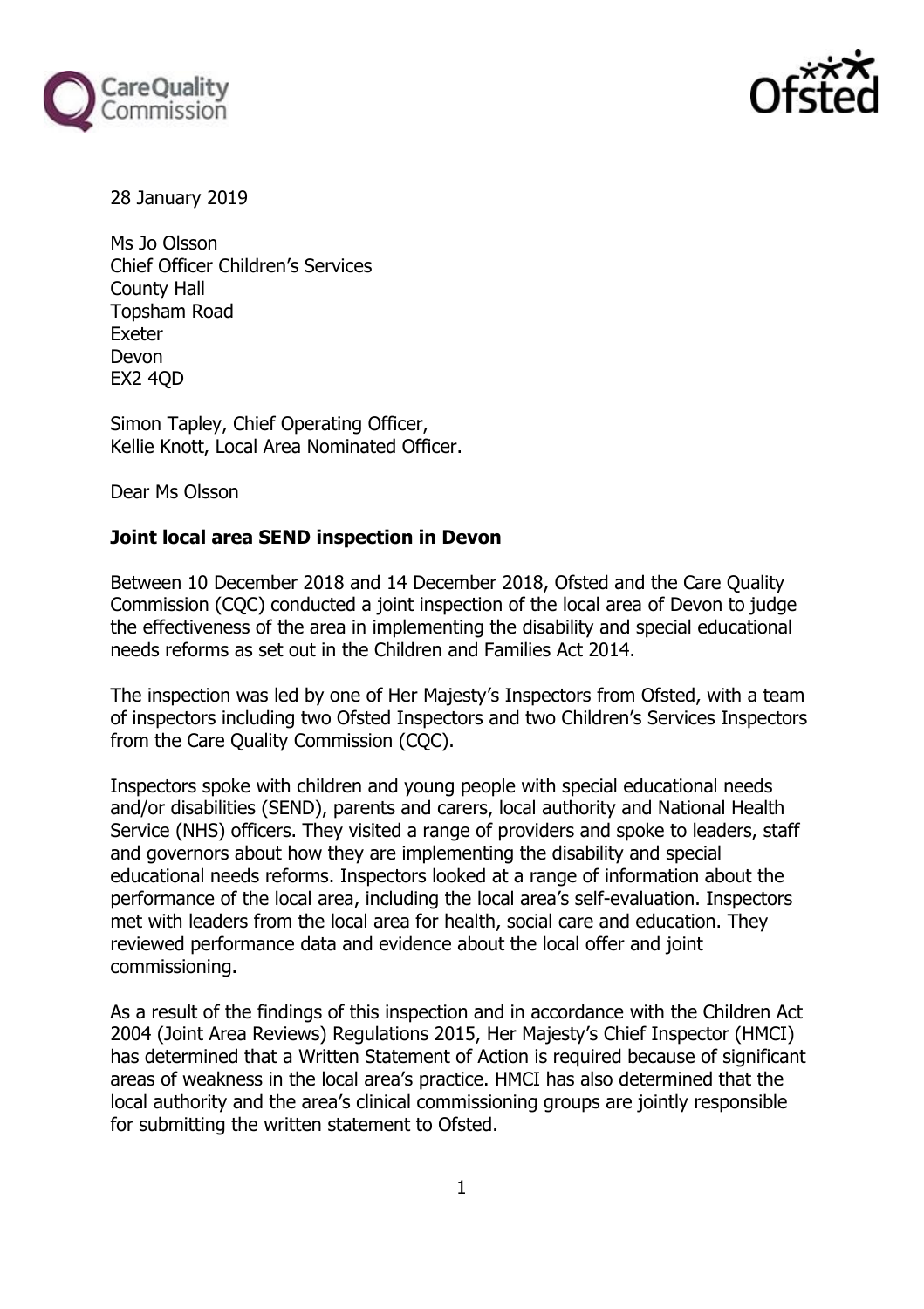



This letter outlines our findings from the inspection, including some areas of strength and areas for further improvement.

# **Main findings**

- The local area has been too slow to implement the 2014 SEND reforms. As a result, too few children and young people have an education, health and care (EHC) plan that meets their needs and aspirations. This situation has caused, and continues to cause, distress and upset for parents and carers, and frustration for frontline staff in schools and colleges.
- The local area is failing in its duty to complete assessments for EHC plans within the 20-week statutory deadline. Local area leaders are determined to improve the timeliness of completing these assessments and have begun to implement plans to remedy this issue. However, the completion rates for assessments are unacceptably low.
- The quality of EHC plans is too variable. Too many of the plans have gaps in the provision and support, particularly to meet the health and care needs of children and young people with SEND. Intended outcomes are vague and not precise enough for schools, colleges and settings to be able to use this information to plan their work with children and young people.
- Communication with parents is not effective. Poor communication is contributing to the frustration and anger many parents feel. In addition, professionals working in education, health and care do not have a clear understanding of their roles and responsibilities. As a result, too frequently there is a blame culture in the local area rather than one where professionals talk and work together to find solutions.
- The political and senior leaders of the local area agree that it is only recently that work to implement the 2014 SEND reforms began in earnest. They are also aware that they started from a low base. Consequently, there is still much to do to ensure that children and young people with SEND receive high-quality provision across the local area.
- Leaders have developed strategic plans to improve the quality and impact of their work. Some strategies to improve services have been produced with the involvement of key groups, such as children and young people and their families. However, these plans are not known about more widely. Consequently, strategies are not understood by key stakeholders, which causes frustration to professionals charged with delivering key services, support and provision.
- The identification and assessment of children and young people with autism spectrum disorder (ASD) is not effective. The support and provision planned for these children and young people are weak and do not meet their needs effectively.
- Attainment and progress data show that children and young people with SEND in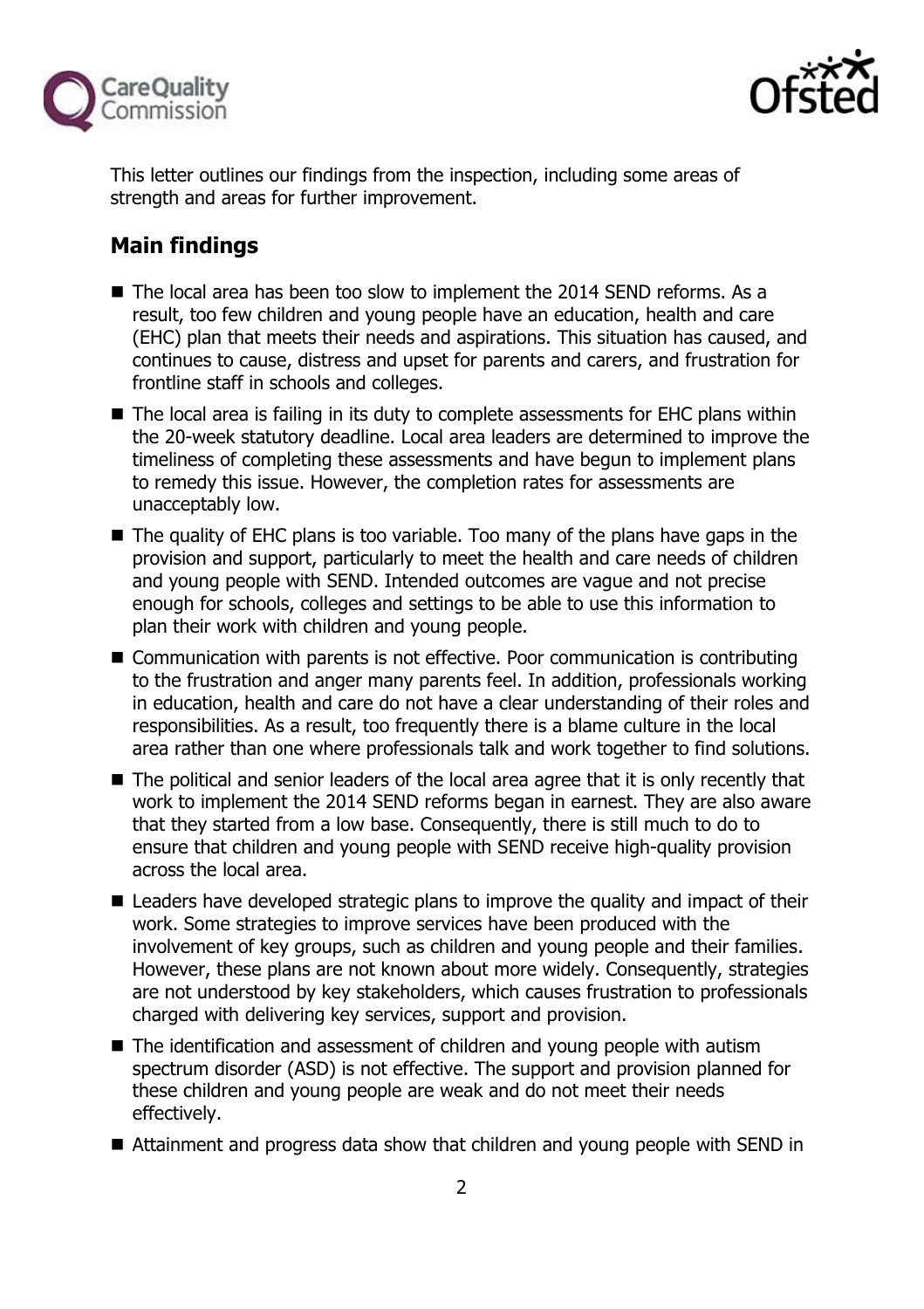



Devon achieve positive academic outcomes. This information includes young people aged 16 to 25.

- Leaders have acted through effective joint commissioning to change the way that some health services will be provided and managed in the future. Although the new services have yet to be delivered, staff are already looking forward to working together in a more joined up-way.
- Leaders have co-produced (a way of working where children and young people, families and those that provide the services work together to create a decision or a service which works for them all) a SEND strategy and vision statement. This work has clear aims to improve the lived experiences of children and young people with SEND and includes a focus on supporting health, education, and care needs, independence and employment. Leaders are committed to improving the experiences of children and young people with SEND. Nonetheless, the full impact of this work is not yet evident.
- There is a strong commitment from staff in the local area, schools and other settings to improve the lives of children and young people with SEND. Individual staff and settings are valued and praised by families. A few parents say that they have noticed some positive changes recently and that 'things are getting better'. However, this statement is not a typical view of parents in Devon.
- Leaders have introduced some innovative projects or multi-agency initiatives, for example to develop children's early language or to improve vulnerable pupils' attendance at school. This work is having a positive impact on improving the outcomes for targeted groups of children and young people.

## **The effectiveness of the local area in identifying children and young people's special educational needs and/or disabilities**

## **Strengths**

- Health leaders recognise the increasing rates of referrals to health services and the increase in the complexity of children and young people's needs. They have planned carefully for the predicted rise in demand by jointly commissioning new children's health services.
- The early identification of children with the most complex needs is a strength of the local area. Different health disciplines, early years specialist education and children's centres work together effectively to identify children with the most complex needs. In some of Devon's hospitals, staff from children's centres and the portage service attend the neonatal intensive care and paediatric wards regularly to introduce themselves to the parents of children who have been admitted. This early contact ensures that parents know what support is available and encourages participation in early years activities to promote children's development.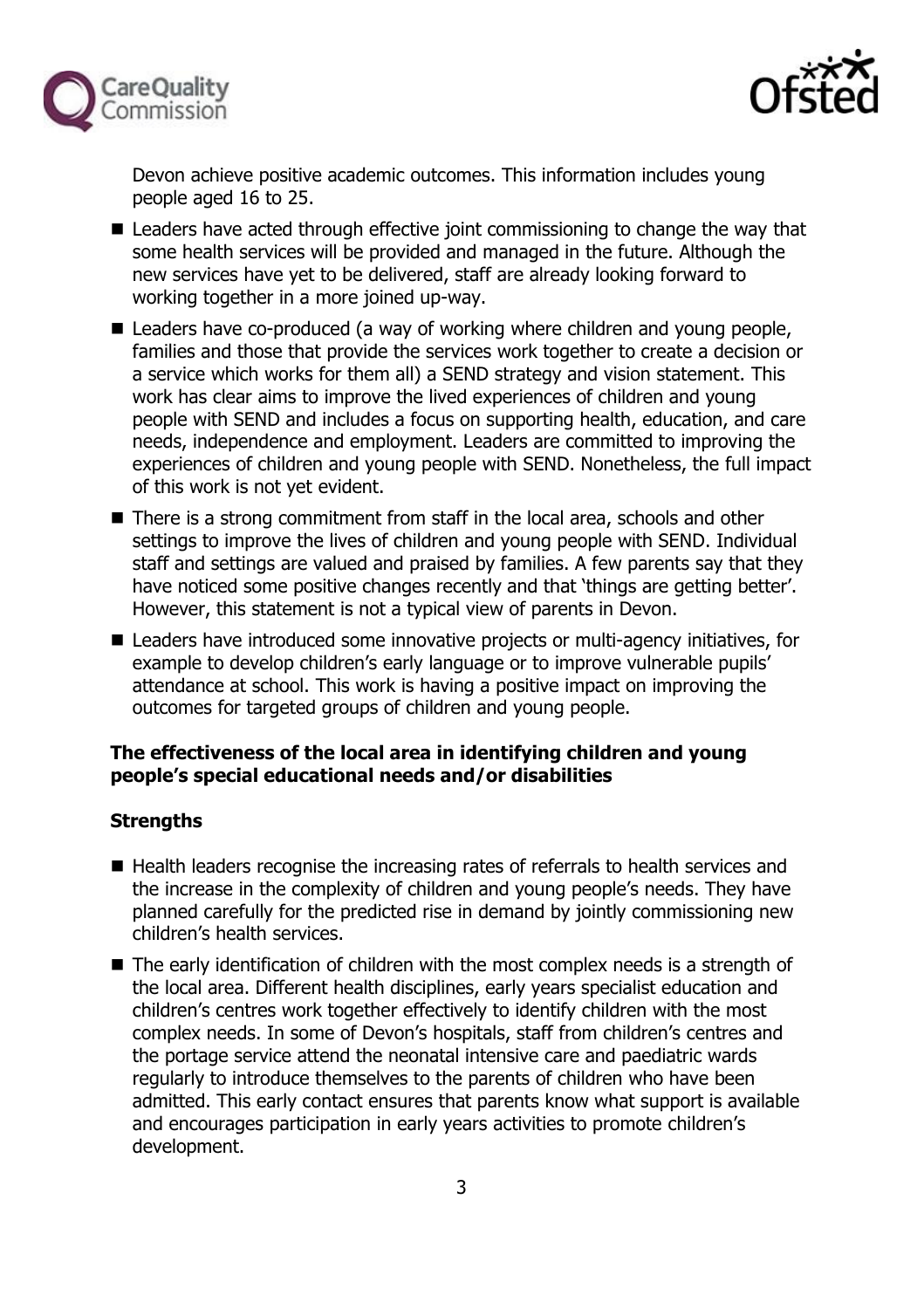



- The 'let's talk more' programme was developed by the local area to meet the increased need for speech and language intervention. Health visitors and children's centre staff are trained to assess children's needs and promote speech and language development effectively. This work has led to children with speech, language and communication needs being identified earlier and having their needs met. As a result, fewer children require specialist support.
- Children and young people under the care of the youth offending service (YOS) benefit from targeted speech and language screening. YOS workers have been trained in identifying speech, language and communication delays because a significant proportion of young offenders have difficulties with communication. As a result, YOS workers understand young people's needs and difficulties more fully.
- Special educational needs coordinators (SENCos) in mainstream schools use the local area's graduated response as a tool to assess pupils' special educational needs. However, this approach is not fully embedded across schools in Devon and therefore its impact is weakened across the local area.
- Specialist provision and special schools provide outreach to a number of local mainstream schools. Pupils' needs are identified correctly, and support is provided to meet the needs of children and young people with SEND at the earliest opportunity in their mainstream school.

## **Areas for development**

- Waiting times for the diagnostic assessment of children and young people with autism spectrum disorder (ASD) are too long. Practitioners have worked hard to bring the waiting times down despite an increase in demand. However, children and young people are still waiting too long for a full assessment of their needs. Children and young people accessing the five-year-old to 18-year-old pathway wait between 18 to 20 months for assessment. This delay is not supporting these children and young people effectively and also increases parental anxiety.
- Too often, children over five and young people with ASD do not receive support while they are waiting for an assessment or following a diagnosis. This lack of support causes distress to the child and their families. In addition, parents and carers say that it is particularly challenging to access assessments for girls with ASD, to provide effective support at times of transition and to access mental health services.
- **Professionals working in health, education and care do not fully understand the** strategic vison and direction of the local area. Leaders' aspirations to improve the quality of services to identify and meet the needs of children and young people with SEND more effectively is not communicated well enough to parents and families by staff. On occasion, staff blame other services and each other in front of parents, which causes stress and upset.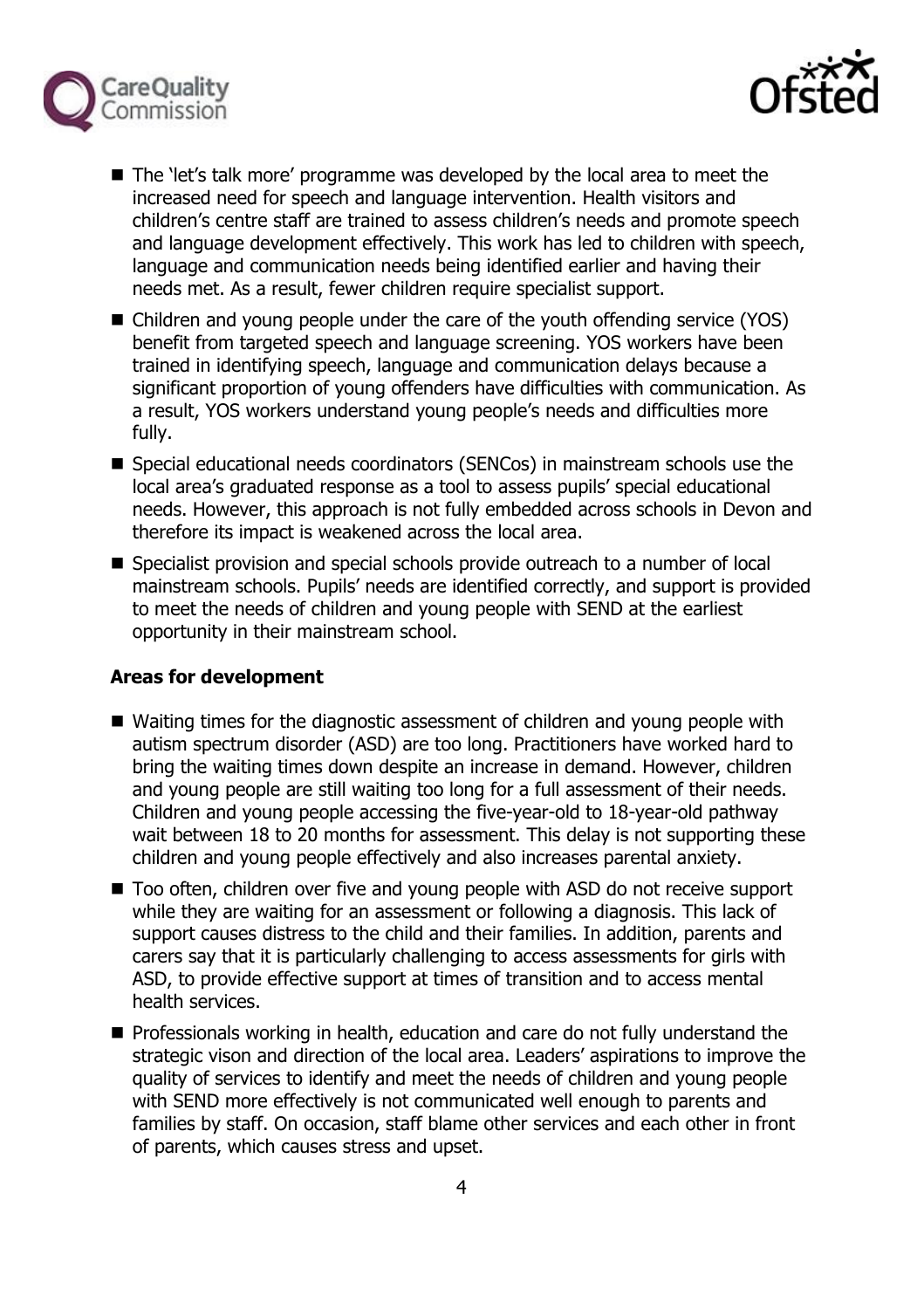



- The healthy child programme is not being delivered effectively in Devon. Longterm staff shortages in the health visiting team mean that new birth visits are not conducted in a timely way. Too few families are receiving a six to eight week visit from a health visitor. This situation is worsening. Practitioners in the birth to fiveyear-old assessment services report that they have received an increasing number of referrals where no health visitor intervention has been undertaken prior to the referral. School staff report an increased number of children starting school with unidentified needs. The local area has not done any analysis to establish whether there is a link between the reduction in health visiting availability and these unidentified needs.
- The Designated Medical Officers (DMOs) do not have sufficient capacity to conduct some key aspects of their work because too much of their time is spent supporting the mediation process. The DMOs have a high profile in the local area and work hard to promote effective multidisciplinary and multi-agency working. However, they have limited capacity and a vast remit. As a result, opportunities to intervene and identify children and young people's needs at an early stage are lost.
- EHC planning and the children in care health assessment process are not aligned. Presently, children and young people receive duplicate health assessments. This approach is not in line with the 'tell it once' approach.

#### **The effectiveness of the local area in meeting the needs of children and young people with special educational needs and/or disabilities**

## **Strengths**

- There are some positive examples of co-production and engagement of parents and young people. For example, parents and carers are involved in all the work streams of the local area's SEND Board, including reviewing the local offer. Parents and carers have been involved in developing the specification for the recent re-procurement of health services. Young people were able to question and challenge potential providers to ensure that the right services will be provided to meet their needs.
- Many parents and carers report that they receive good support from special and mainstream schools and from SENCos. This work is a significant strength. The creativeness and willingness of schools to go the extra mile to support children and young people with SEND is helping them to achieve their full potential.
- E Feedback from parents, carers and school staff confirms the excellent practice of individual professionals. For example, parents praise the work of the learning disability nurse for the support given to parents to help them understand and access services for their child.
- $\blacksquare$  Leaders work in partnership with post-16 providers to improve the quality of EHC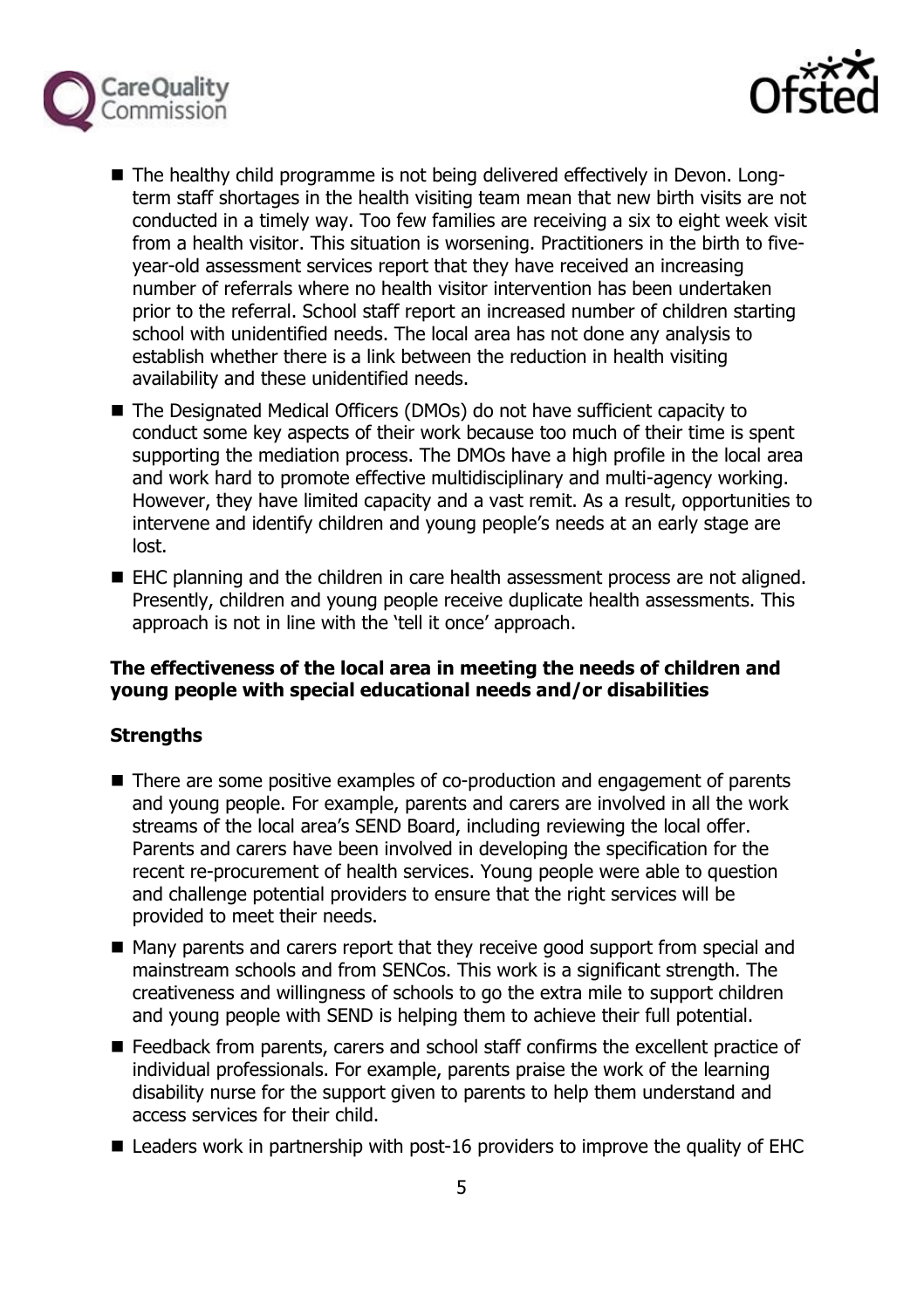



plans. As a result, some EHC plans now describe the young person's needs and the support required in greater detail. Outcomes in plans are becoming more precise and focused, which helps to ensure that young people's needs are met.

- **Further education colleges provide a range of high-quality provision to meet a** wide range of needs and to prepare young people for adulthood effectively. Special schools are also innovative in the ways that they are providing for students post-19, for example by establishing a community enterprise to develop young people's independence and work-related skills.
- The local area provides a range of short breaks which benefit children and young people with SEND and their families. For example, there is after-school, weekend, holiday and overnight provision. Personal budgets support over 1,000 children and young people. Families are supported to use these personal budgets creatively, for example using a personal trainer to meet a young person's health needs. However, some families struggle to employ personal assistants or find appropriate provision for their child. Consequently, the benefit of having a personal budget is lost. Some parents told inspectors that they are unable to use their budget effectively to meet their children's needs.
- Children and young people with SEND who do not attend an educational setting in Devon can access the school nursing service at community-based clinics. Consequently, the growing number of children who are not being educated at school have equitable access to the school nursing service and can receive help and support with health-related issues.
- School nurses are knowledgeable about the additional vulnerabilities that children and young people with SEND face. School nurses have completed training in child sexual exploitation, county lines, gang culture and radicalisation. As a result, they have increased awareness and can spot warning signs and assess the child or young person further if they have concerns.
- School nurses hold focus groups with young people and have co-produced social media clips for education staff on bladder and bowel issues. Consequently, other staff can access a short update on promoting continence in an accessible format.

## **Areas for development**

- The local area does not meet the statutory 20-week timescale set out in the 2014 reforms to assess children and young people's needs. Leaders are tackling this issue. However, the local area has been slow to address the significant impact of the large number of EHC plans which are not completed on time.
- Schools and parents express a great deal of frustration and dissatisfaction with the way the local area carries out EHC assessment and planning. Parents are not well supported to navigate the system. They frequently do not know about waiting times, access to services or resources. Parents find out information by accident, which increases their frustration and distress.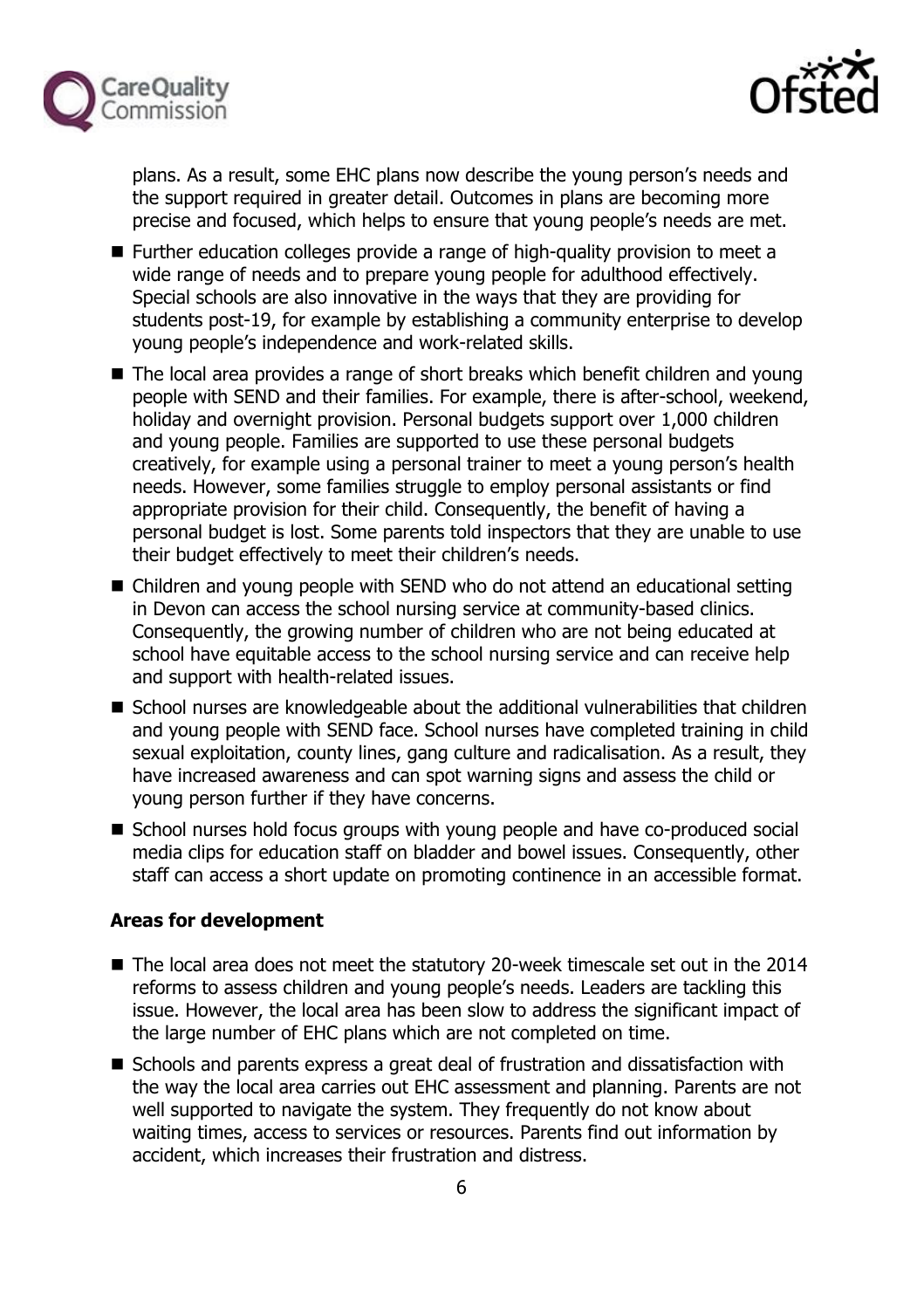



- Health and care staff do not always understand the EHC planning process. Too often, they suggest to parents that they should apply for a plan without fully understanding the criteria, the evidence required and the potential outcome. Parents are left with unrealistic expectations that schools must then manage, which increases the frustration of school staff and parents' distress and confusion.
- Communication between parents and professionals during the process of completing EHC plans is often poor. Parents and schools talk of miscommunication about appointments, meetings missed but with no reason given, answer machines full so that messages cannot be left and a lack of followup. Parents are expected to communicate to other services on behalf of professionals which increases the burden on them. The process adds stress for families. Goodwill is too frequently lost.
- The quality of EHC plans is too variable. Effective co-production is infrequent. Some health advice provided to inform assessments is not helpful as it does not give a full picture of the child or young person. Health and care outcomes in plans are often absent or lack precision. The significant gaps in the health and care outcomes mean that settings cannot use EHC plans effectively. Recently, the timeliness and quality of educational psychologists' advice has improved. Educational outcomes in plans are also more specific and personal to the child or young person. However, this work is recent and too many children and young people do not have their needs assessed and met effectively.
- The significant delay in issuing completed EHC plans means that some children are placed in inappropriate provision or, in some cases, are not in school, often for significant amounts of time. Leaders in mainstream schools and alternative providers are clear that some pupils are waiting too long for the local area to name future provision in EHC plans. This situation results in the child or young person's needs not being met effectively.
- The local area's response to managing the annual review process is not effective. Plans are typically not updated or amended. Consequently, the EHC plan is frequently out of date and does not accurately describe the child or young person's needs, provision and outcomes.
- Health professionals who work with children do not receive draft or final copies of EHC plans routinely. As a result, they cannot check whether their advice has been interpreted correctly. It also means that health professionals do not have access to these important documents when working with the child to ensure that they meet their needs effectively.
- Current joint commissioning arrangements do not ensure a smooth transition from children to adult services consistently, with no adult provision in some services. Young people with complex nursing needs who receive respite care in local children's services cannot access this service post-18. Their parents do receive a personal budget. Nonetheless, there are too few services in the local area, which means that families do not always benefit from respite care after the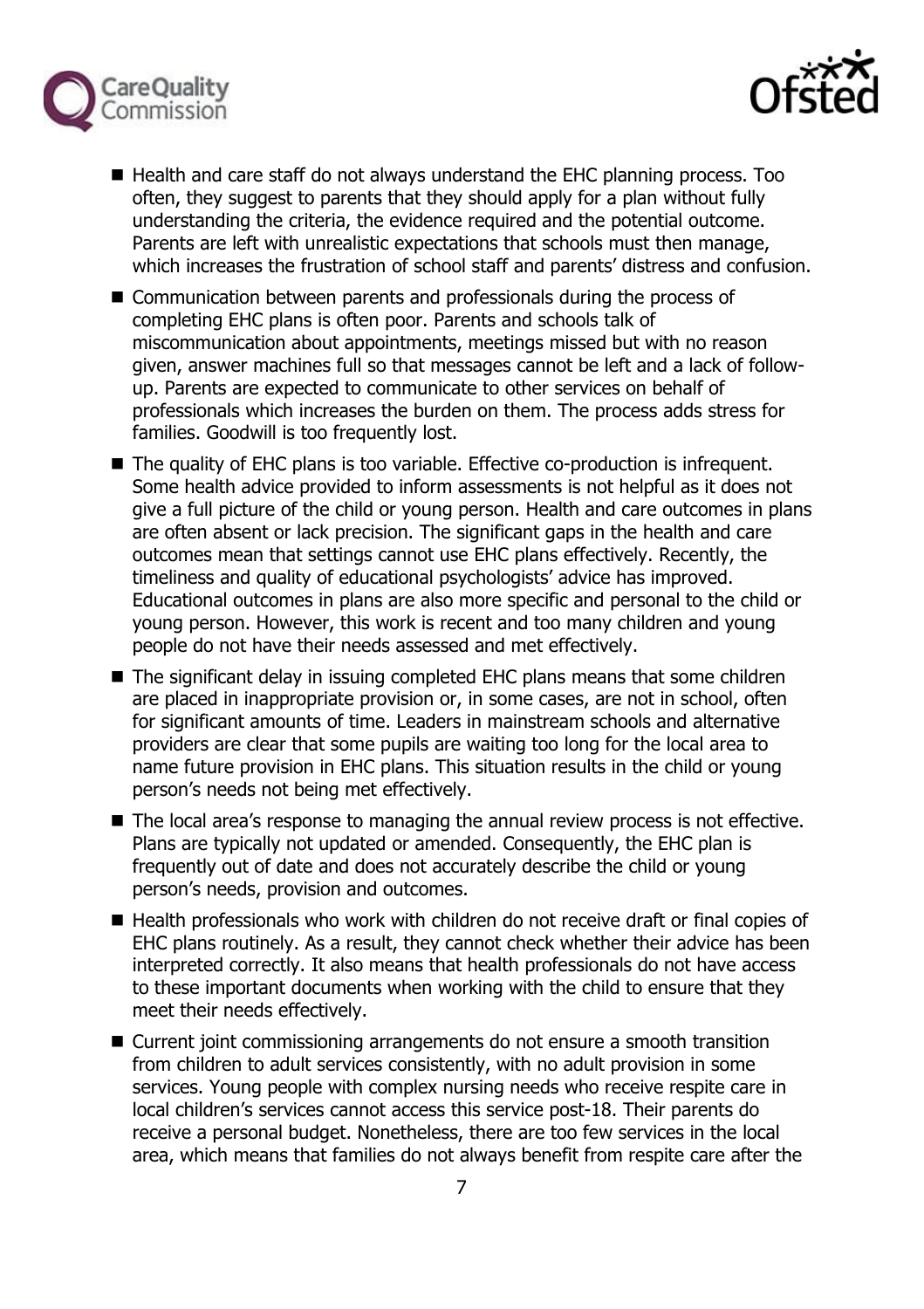



age of 18.

- There is considerable dissatisfaction with the local area's arrangements for families accessing child and adolescent mental health services (CAMHS) and the support for children and young people's emotional well-being and mental health. The benefits of a recent initiative to keep parents informed and reduce waiting times for CAMHS are not being felt by parents. Parents do not have confidence in the service.
- The local offer is clearly laid out and contains a great deal of information that is under regular review. Nonetheless, few parents and carers say that they use it or find it helpful. Some pages are too complex to be accessible.
- **Parents feel that their children have to fit into available services rather than** services adapting to meet their children's needs. Too frequently, schools feel that they have to develop provision themselves because of the absence of support provided by the local area to meet children and young people's needs.

#### **The effectiveness of the local area in improving outcomes for children and young people with special educational needs and/or disabilities**

#### **Strengths**

- Overall, attainment and progress data confirm that Devon children and young people with SEND achieve well. This information includes young people aged 16 to 25 who achieve positive outcomes, many completing foundation mainstream qualifications and supported internships.
- Most children and young people with SEND go to good or better settings in the local area which has a significant impact on the positive progress that they make. Parents, children and young people speak about the strong impact that school and college staff have on improving outcomes for their children.
- The local area identified that exclusions of children and young people with SEND were too high. Leaders have worked hard through the Devon Inclusion Project to reduce these exclusions, which is a positive outcome.
- Leaders monitor the quality of out-of-county placements and specialist provision in mainstream schools in Devon routinely. As a result, the local area is well informed about the quality of education in these settings and whether children and young people are learning, safe and well looked after.
- The 'champions for change' initiative involves young people with learning difficulties working together to effect change in their school and wider community. This work is improving young people's confidence and ability to articulate their views and is increasing their awareness of their right to be heard and have influence.
- Young people with SEND are supported into work through the 'ready when you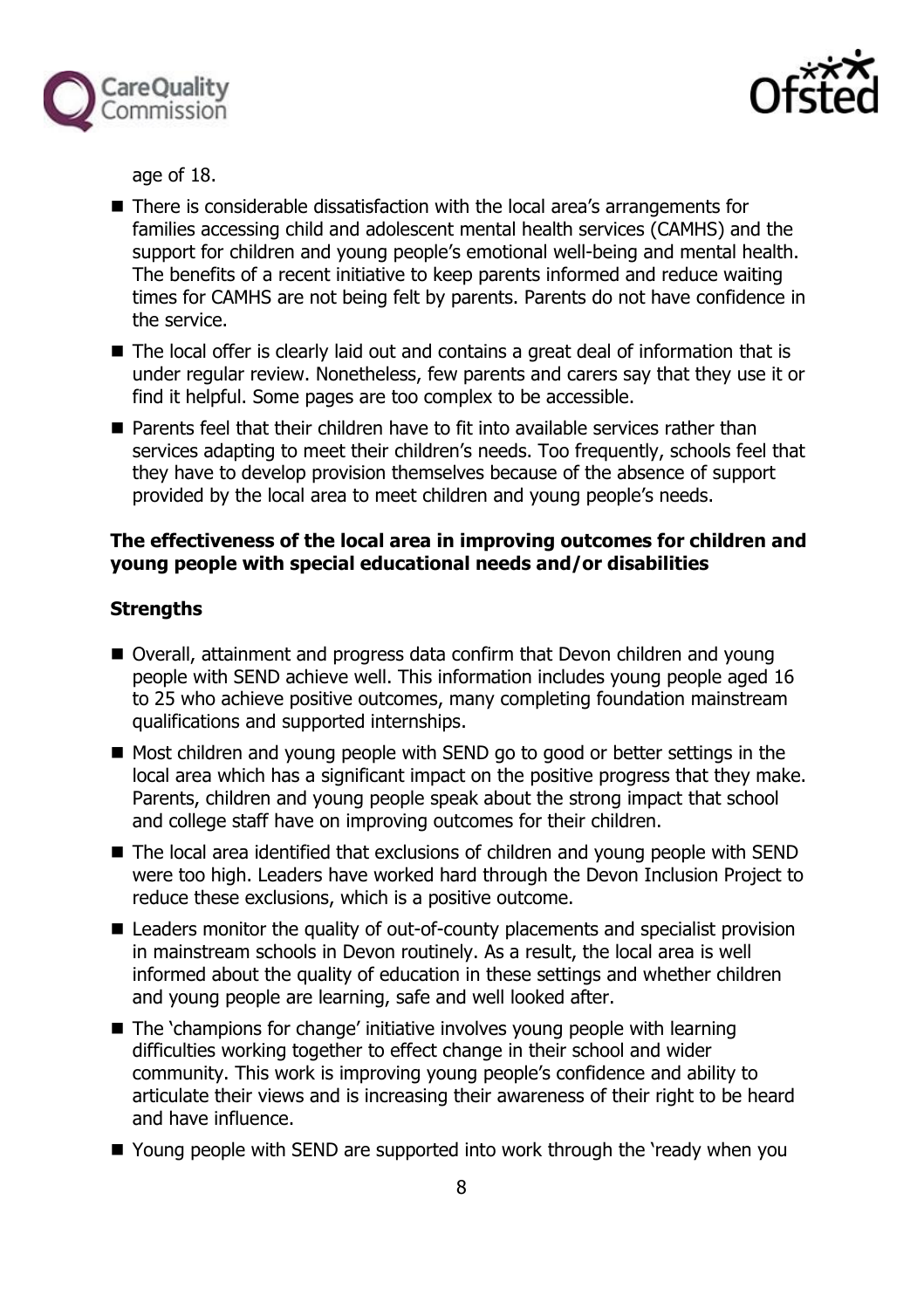



are' work with employers. The local area, further education providers and schools have increased the number of internship opportunities so that more young people are successfully experiencing the world of work.

- Children and young people under the care of the YOS benefit from immediate access to CAMHS practitioners who work exclusively in this service. Children and young people are screened immediately and offered therapeutic work from a practitioner who understands their offending behaviour. Leaders plan regular multi-agency meetings and develop plans with input from CAMHS and speech and language therapy (SALT) professionals. As a result, young people do not have to wait for intervention work. Vulnerable children and young people receive a service that is responsive to their unique needs in a timely manner. As a result, their outcomes improve.
- The local area has developed a multi-agency response to those pupils whose attendance at school is erratic due to unexplained illness. These pupils are tracked and supported carefully until concerns are resolved successfully and their attendance improves.

## **Areas for improvement**

- The local area is too dependent on parents, individual practitioners, schools or settings to ensure that children and young people with SEND receive the highquality support and provision that they need to achieve well.
- The local area is not having enough impact on improving the life experiences of children and young people with SEND and their families. Too many parents and carers of children and young people with SEND feel distressed, isolated and unsupported.
- **Pupils in a number of alternative provisions in Devon have not made enough** progress in both their academic and personal development. Their outcomes have not been good enough over a period of time. Changes to the leadership of alternative provision settings have been made recently. However, it is too soon to see the impact of these changes.
- A significant group of parents report that their children and young people's emotional well-being and mental health needs are not being met. The impact for these children and young people is considerable. They cannot access education or manage daily life well enough to achieve the personal and academic outcomes of which they are capable.
- The use of outcome measurement tools is variable across health services. As a result, some services cannot demonstrate that they have met the clinical needs of the children and young people and made a positive difference.

**The inspection raises significant concerns about the effectiveness of the local area.**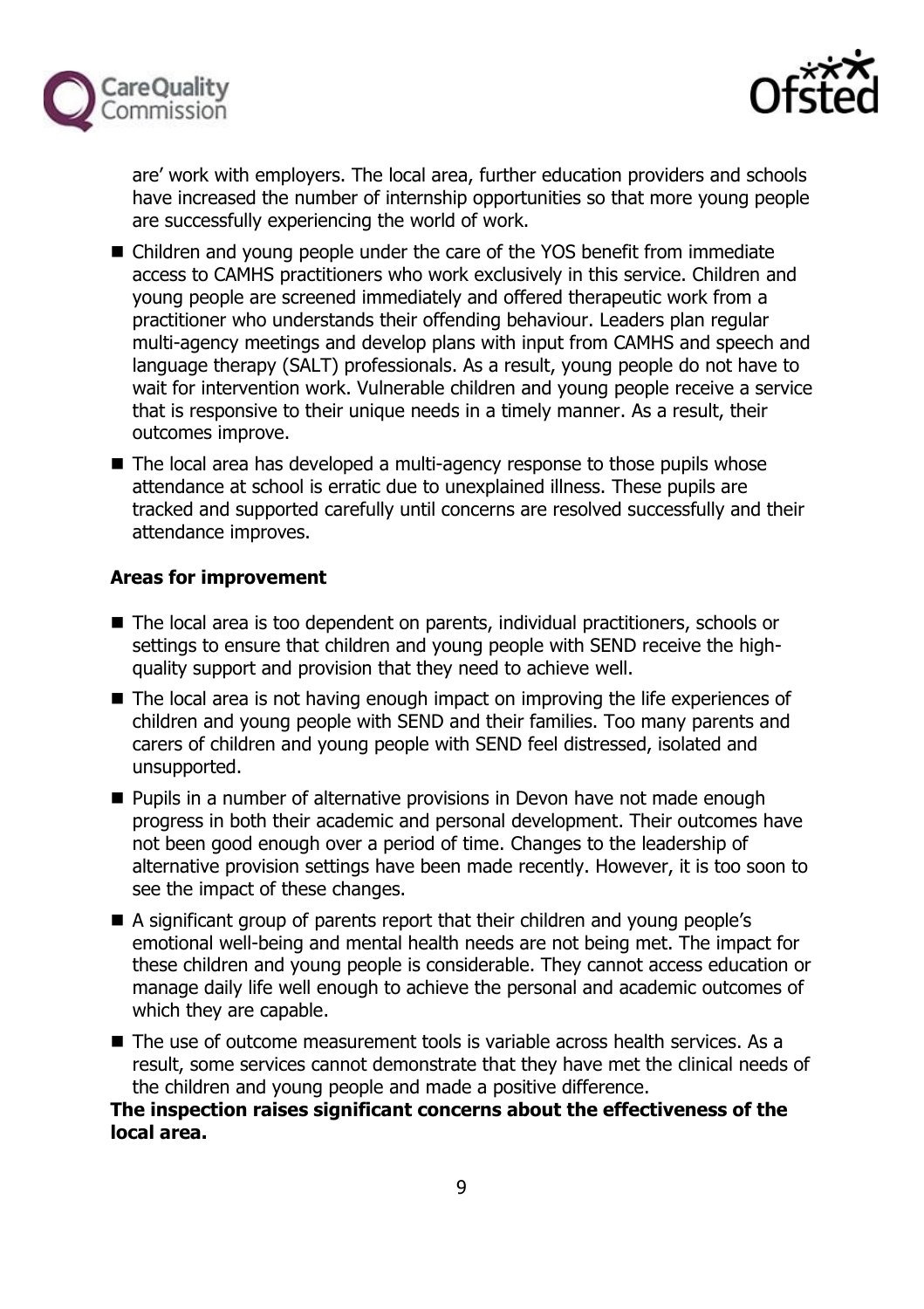



The local area is required to produce and submit a Written Statement of Action to Ofsted that explains how the local area will tackle the following areas of significant weakness:

- The fact that strategic plans and the local area's SEND arrangements are not embedded or widely understood by stakeholders, including schools, settings, staff and parents and carers.
- $\blacksquare$  The significant concerns that were reported about communication with key stakeholders, particularly with parents and families.
- The time it takes to issue EHC plans and the variable quality of these plans. Plans do not consistently capture a child and young person's needs and aspirations. EHC plans are not able to be used as a valuable tool to support the planning and implementation of education, health and care provision to lead to better lived experiences for the child and their families.
- Weaknesses in the identification, assessment, diagnosis and support of those children and young people with autism spectrum disorder.

Yours sincerely

#### Stephen McShane **Her Majesty's Inspector**

| <b>Ofsted</b>              | <b>Care Quality Commission</b>                                                   |
|----------------------------|----------------------------------------------------------------------------------|
| <b>Bradley Simmons HMI</b> | Ursula Gallagher                                                                 |
| <b>Regional Director</b>   | Deputy Chief Inspector, Primary Medical<br>Services, Children Health and Justice |
| Stephen McShane            | Louise Holland                                                                   |
| <b>HMI Lead Inspector</b>  | <b>CQC</b> Inspector                                                             |
| Rosemary Henn-Macrae       | Jan Clark                                                                        |
| Ofsted Inspector           | <b>CQC Inspector</b>                                                             |
| Roger Rickman              |                                                                                  |
| Ofsted Inspector           |                                                                                  |